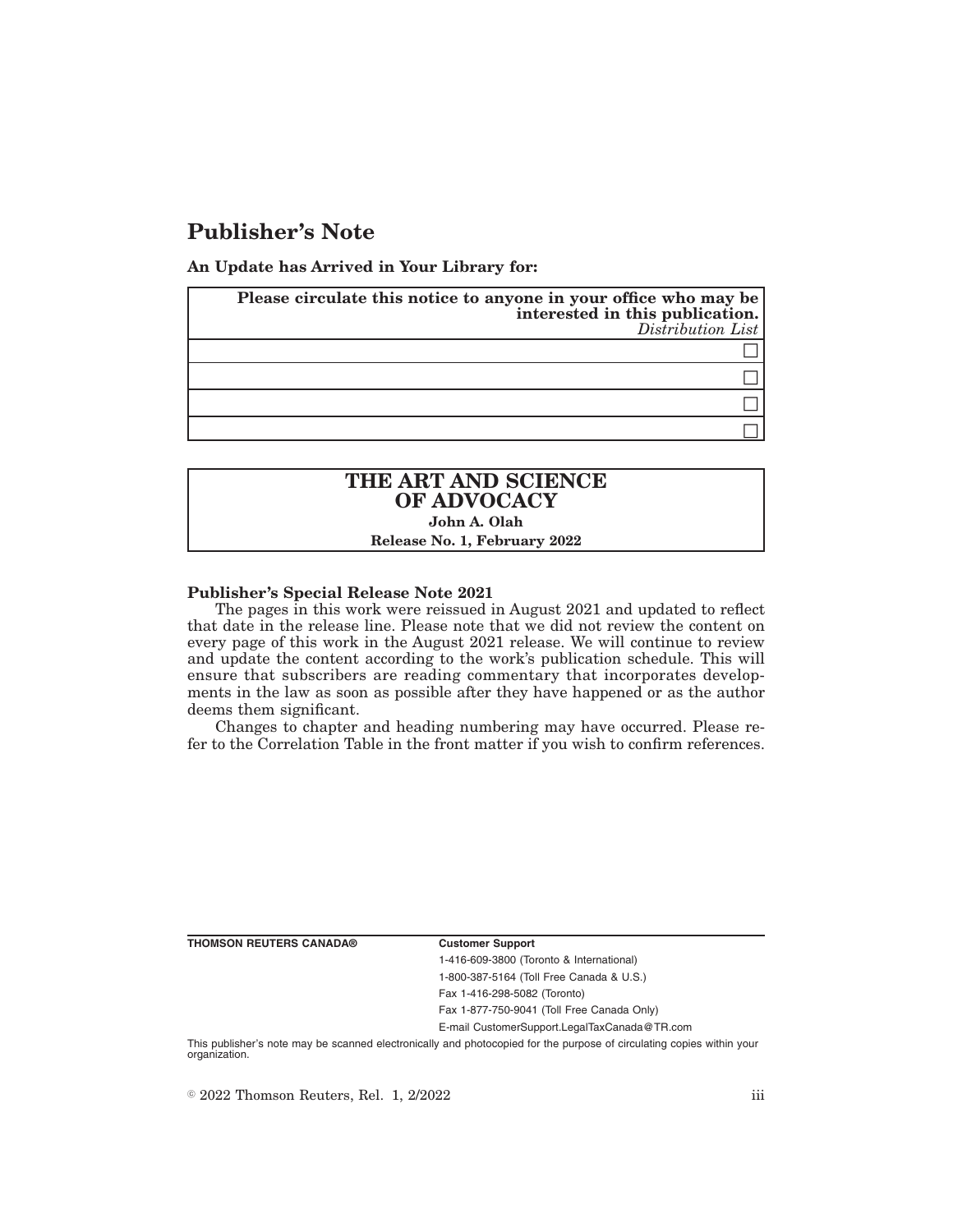The service provides a comprehensive Canadian approach to pre-trial and trial advocacy for both civil and criminal law practitioners alike. It combines authoritative commentary, practical checklists and concise extracts from real-life cases in an easy-to-use how-to format. All aspects of the litigation process are covered from the first client interview to the final jury address, complete with helpful strategy suggestions. Written by an experienced advocate, it features winning techniques for dealing successfully with: trial preparation, discovery and preliminary inquiries, expert witnesses, opening and closing addresses, crossexamination, demonstrative evidence, and procedures before administrative tribunals.

### **What's New in this Update:**

This release features valuable updates to the case law and commentary in Chapter 7 (The Art of Preparation); Chapter 10 (Examination-in-Chief: Specific Problems); and Chapter 18 (The closing Address: Assembling the Mosaic).

### **Highlights**

- E **The Art of Preparation—Witnesses—Commission Evidence and Letters of Request—**International legal assistance rests on comity of nations. Courts of one jurisdiction will give effect to the laws and decisions of another jurisdiction not as a matter of obligation but rather out of mutual deference and respect. A foreign request, generally, is given full force and effect unless doing so would be contrary to the public policy of the jurisdiction to which the request is directed. This relief is discretionary. It will depend on the facts and circumstances of each case. Comity and the natural desire to assist foreign courts in the pursuit of justice must be balanced against the possible infringement of Canadian sovereignty. The Canadian Court must analyze whether comity requires the court to determine the impact of the proposed order on Canadian sovereignty and whether justice requires that the letter of request be enforced and the evidence requested be produced. *Actava TV, Inc. v. Matvil Corp.*, 2021 ONCA 105, 2021 CarswellOnt 1914, 62 C.P.C. (8th) 1, 457 D.L.R. (4th) 138 (Ont. C.A.), at para. 89, leave to appeal refused 2021 CarswellOnt 10935, 2021 CarswellOnt 10934 (S.C.C.).
- Examination-in-Chief: Specific Problems-Foundations-Business Records-We have seen that today that text messaging has become one of the most popular means of communicating. But there are certain evidentiary issues with these communications which you will have to overcome to introduce this type of evidence. Because text messaging is easy to create and manipulate text message that is as to the source of the message and the timing of the messages, the courts will closely scrutinize this type of evidence before admitting the document. It will be important to link the message to a cell phone number and link that cell number to the sender as well as to show that the cell phone was in the possession of the sender at the material time. *R. v. Aslami*, 2021 ONCA 249, 2021 CarswellOnt 5561, 155 O.R. (3d) 401 (Ont. C.A.).

### **ProView Developments**